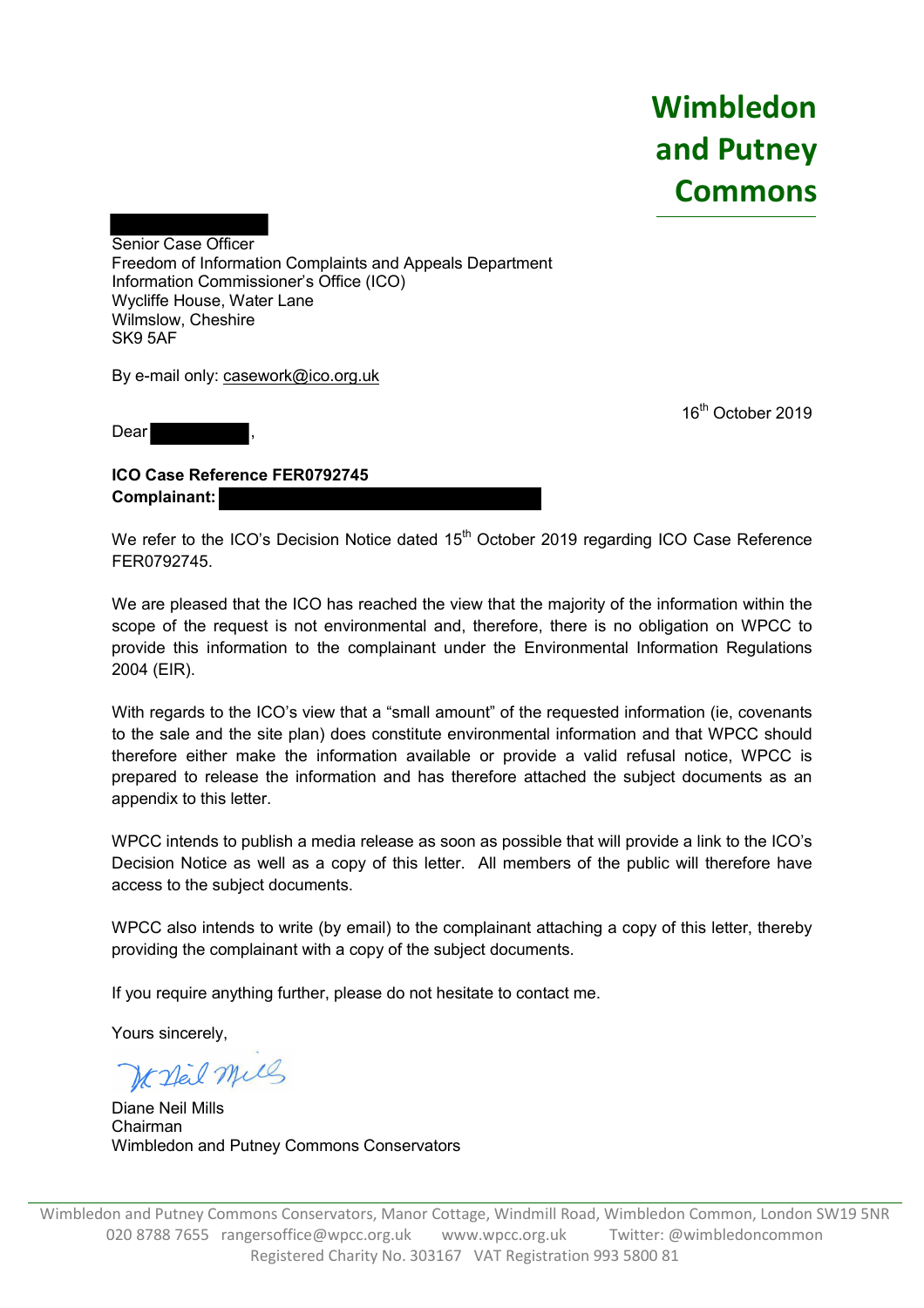THE MILL HOUSE SW19

ì,



卒 N ï

**SITE PLAN** 

**SCALE 1.1000** 

RKR FLOORPLANS<br>TEL 020 7787 5544  $\mathbb C$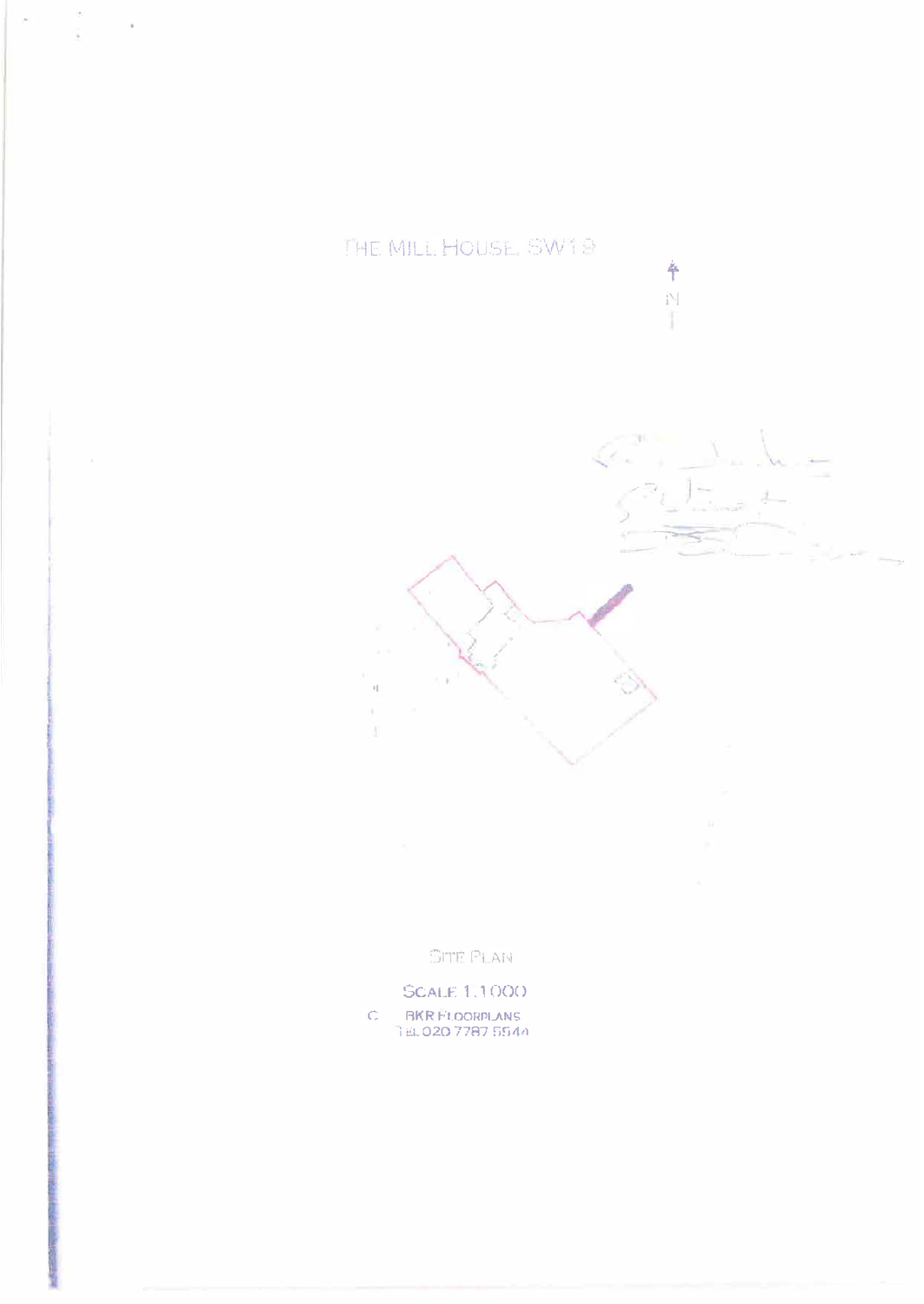$e_{\tau - \hat{y}}$ 

ā

 $\tilde{\alpha}$ 

# Land Registry **CS**

| 2. Before each continuation, state panel to be continued, e.g. "Panel 12 continued".<br>Additional Provisions<br>13.<br>13.1 Definitions<br>13.1.1 "the Act" means the Wimbledon and Putney Commons Act 1871<br>13.1.2 "the Plan" means the plan annexed to this Transfer<br>13.1.3 "the Retained Land" means the land and the buildings thereon comprised<br>in Title Number TGL237748 (excluding the Property) retained by the Transferor<br>13.1.4 Words importing one gender shall be construed as importing any other<br>gender<br>13.1.5 Words importing the singular shall be construed as importing the plural<br>and vice versa<br>13.1.6 Words importing persons shall be construed as importing a corporate<br>body and/or a partnership and vice versa<br>13.1.7 Where any party comprises more than one person the obligations and<br>liabilities of that party under this Transfer shall be joint and several<br>obligations and the liability of those persons<br>13.1.8 The panel and clause headings do not form part of this Transfer and<br>shall not be taken into account in its construction or interpretation<br>13.1.9 Any reference to a clause is to one so numbered in this panel unless<br>otherwise stated<br>13.1.10 Any reference to a colour or letter is to one on the Plan<br>13.2<br>Rights granted for the benefit of the Property<br>13.2.1 The Property is transferred together with the following rights (in<br>common with the Transferor and all others entitled) subject to the observance<br>and performance of the conditions contained in clause 13.2.2<br>a right to pass and repass over and along the accessway coloured<br>13.2.1.1<br>brown on the Plan ("the Accessway") to provide access to and egress from the<br>Property with or without vehicles at all time and for all purposes in<br>connection with the use of the Property as a private residential dwellinghouse<br>a right (but only so far as the Transferor is able to grant the<br>13.2.1.2<br>same pursuant to the restrictions imposed upon it by the Act) for the | 1. Continued from Form $_{\text{TP1}}$ | Title number(s) TGL237748 |
|-----------------------------------------------------------------------------------------------------------------------------------------------------------------------------------------------------------------------------------------------------------------------------------------------------------------------------------------------------------------------------------------------------------------------------------------------------------------------------------------------------------------------------------------------------------------------------------------------------------------------------------------------------------------------------------------------------------------------------------------------------------------------------------------------------------------------------------------------------------------------------------------------------------------------------------------------------------------------------------------------------------------------------------------------------------------------------------------------------------------------------------------------------------------------------------------------------------------------------------------------------------------------------------------------------------------------------------------------------------------------------------------------------------------------------------------------------------------------------------------------------------------------------------------------------------------------------------------------------------------------------------------------------------------------------------------------------------------------------------------------------------------------------------------------------------------------------------------------------------------------------------------------------------------------------------------------------------------------------------------------------------------------------------------------------------------------------------------|----------------------------------------|---------------------------|
|                                                                                                                                                                                                                                                                                                                                                                                                                                                                                                                                                                                                                                                                                                                                                                                                                                                                                                                                                                                                                                                                                                                                                                                                                                                                                                                                                                                                                                                                                                                                                                                                                                                                                                                                                                                                                                                                                                                                                                                                                                                                                         |                                        |                           |
|                                                                                                                                                                                                                                                                                                                                                                                                                                                                                                                                                                                                                                                                                                                                                                                                                                                                                                                                                                                                                                                                                                                                                                                                                                                                                                                                                                                                                                                                                                                                                                                                                                                                                                                                                                                                                                                                                                                                                                                                                                                                                         |                                        |                           |
|                                                                                                                                                                                                                                                                                                                                                                                                                                                                                                                                                                                                                                                                                                                                                                                                                                                                                                                                                                                                                                                                                                                                                                                                                                                                                                                                                                                                                                                                                                                                                                                                                                                                                                                                                                                                                                                                                                                                                                                                                                                                                         |                                        |                           |
|                                                                                                                                                                                                                                                                                                                                                                                                                                                                                                                                                                                                                                                                                                                                                                                                                                                                                                                                                                                                                                                                                                                                                                                                                                                                                                                                                                                                                                                                                                                                                                                                                                                                                                                                                                                                                                                                                                                                                                                                                                                                                         |                                        |                           |
|                                                                                                                                                                                                                                                                                                                                                                                                                                                                                                                                                                                                                                                                                                                                                                                                                                                                                                                                                                                                                                                                                                                                                                                                                                                                                                                                                                                                                                                                                                                                                                                                                                                                                                                                                                                                                                                                                                                                                                                                                                                                                         |                                        |                           |
|                                                                                                                                                                                                                                                                                                                                                                                                                                                                                                                                                                                                                                                                                                                                                                                                                                                                                                                                                                                                                                                                                                                                                                                                                                                                                                                                                                                                                                                                                                                                                                                                                                                                                                                                                                                                                                                                                                                                                                                                                                                                                         |                                        |                           |
|                                                                                                                                                                                                                                                                                                                                                                                                                                                                                                                                                                                                                                                                                                                                                                                                                                                                                                                                                                                                                                                                                                                                                                                                                                                                                                                                                                                                                                                                                                                                                                                                                                                                                                                                                                                                                                                                                                                                                                                                                                                                                         |                                        |                           |
|                                                                                                                                                                                                                                                                                                                                                                                                                                                                                                                                                                                                                                                                                                                                                                                                                                                                                                                                                                                                                                                                                                                                                                                                                                                                                                                                                                                                                                                                                                                                                                                                                                                                                                                                                                                                                                                                                                                                                                                                                                                                                         |                                        |                           |
|                                                                                                                                                                                                                                                                                                                                                                                                                                                                                                                                                                                                                                                                                                                                                                                                                                                                                                                                                                                                                                                                                                                                                                                                                                                                                                                                                                                                                                                                                                                                                                                                                                                                                                                                                                                                                                                                                                                                                                                                                                                                                         |                                        |                           |
|                                                                                                                                                                                                                                                                                                                                                                                                                                                                                                                                                                                                                                                                                                                                                                                                                                                                                                                                                                                                                                                                                                                                                                                                                                                                                                                                                                                                                                                                                                                                                                                                                                                                                                                                                                                                                                                                                                                                                                                                                                                                                         |                                        |                           |
|                                                                                                                                                                                                                                                                                                                                                                                                                                                                                                                                                                                                                                                                                                                                                                                                                                                                                                                                                                                                                                                                                                                                                                                                                                                                                                                                                                                                                                                                                                                                                                                                                                                                                                                                                                                                                                                                                                                                                                                                                                                                                         |                                        |                           |
|                                                                                                                                                                                                                                                                                                                                                                                                                                                                                                                                                                                                                                                                                                                                                                                                                                                                                                                                                                                                                                                                                                                                                                                                                                                                                                                                                                                                                                                                                                                                                                                                                                                                                                                                                                                                                                                                                                                                                                                                                                                                                         |                                        |                           |
|                                                                                                                                                                                                                                                                                                                                                                                                                                                                                                                                                                                                                                                                                                                                                                                                                                                                                                                                                                                                                                                                                                                                                                                                                                                                                                                                                                                                                                                                                                                                                                                                                                                                                                                                                                                                                                                                                                                                                                                                                                                                                         |                                        |                           |
|                                                                                                                                                                                                                                                                                                                                                                                                                                                                                                                                                                                                                                                                                                                                                                                                                                                                                                                                                                                                                                                                                                                                                                                                                                                                                                                                                                                                                                                                                                                                                                                                                                                                                                                                                                                                                                                                                                                                                                                                                                                                                         |                                        |                           |
|                                                                                                                                                                                                                                                                                                                                                                                                                                                                                                                                                                                                                                                                                                                                                                                                                                                                                                                                                                                                                                                                                                                                                                                                                                                                                                                                                                                                                                                                                                                                                                                                                                                                                                                                                                                                                                                                                                                                                                                                                                                                                         |                                        |                           |
| Transferee to pass and repass with or without vehicles over so much of Windmill<br>Road as is necessary to provide access to and egress from the Property to<br>Wimbledon Parkside                                                                                                                                                                                                                                                                                                                                                                                                                                                                                                                                                                                                                                                                                                                                                                                                                                                                                                                                                                                                                                                                                                                                                                                                                                                                                                                                                                                                                                                                                                                                                                                                                                                                                                                                                                                                                                                                                                      |                                        |                           |

*continuation sheets e.g. "sheet I of 3* ".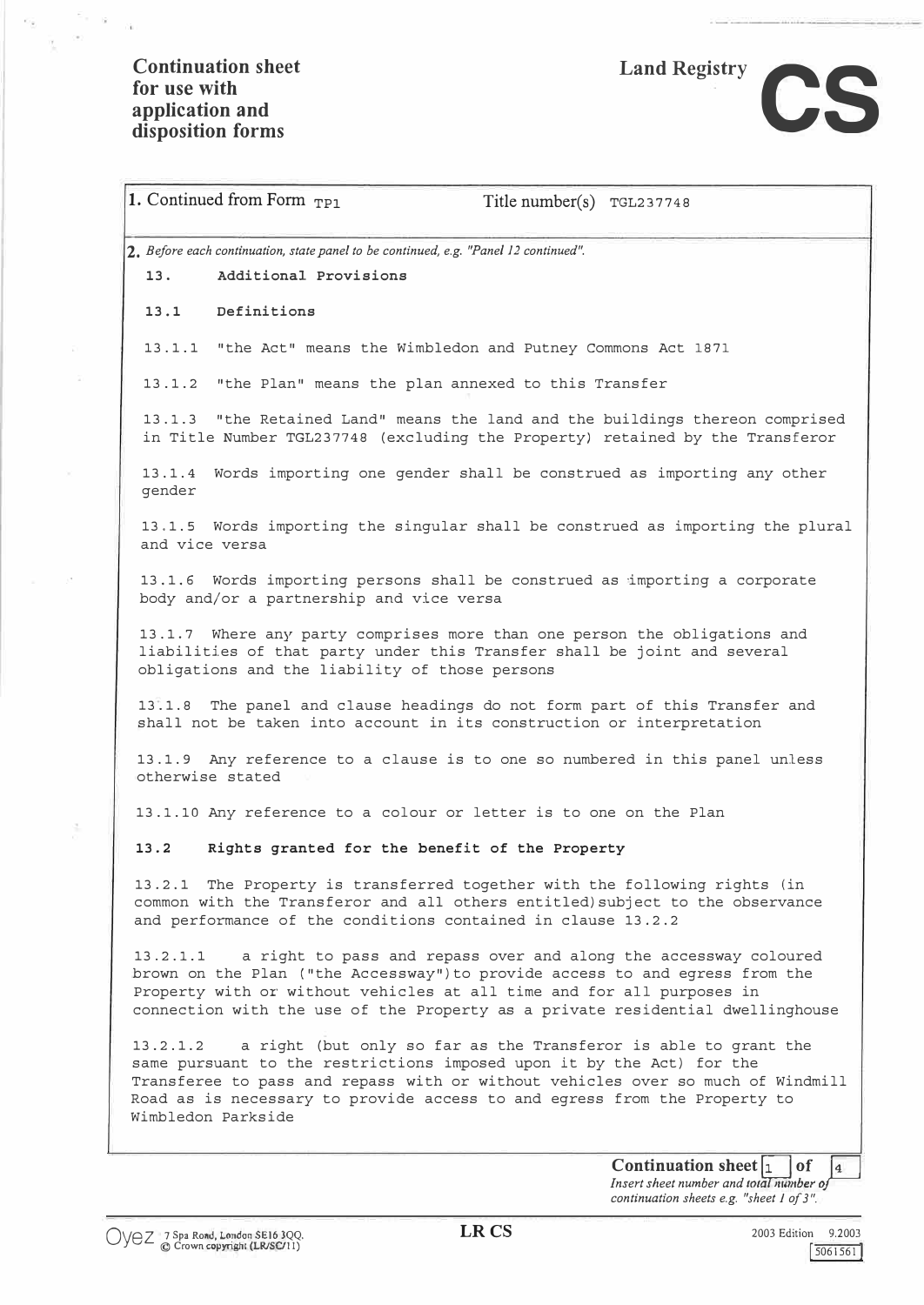$\sim$ 



## 1. Continued from Form <sub>TP1</sub> Title number(s) TGL237748

**2.** *Before each continuation, state panel to be continued, e.g. "Panel 12 continued".*

13.2.2 the rights granted in 13.2.1 are subject to the Transferee contributing upon demand a reasonable and proper proportion of the cost and upkeep of the land shown coloured brown on the attached plan

---- -- ------ ·------ --- ------ ------ -------- ------- -

**13.3 Rights reserved for the benefit of the Retained Land** 

13.3.1 There are reserved out of the Property for the benefit of each and every part of the Retained Land the rights to all minerals and other substances under the Property and the right to mine the same

#### **13.4 Restrictive covenants upon the Transferee**

13.4.1 The Transferee covenants with the Transferor to observe and perform the covenants contained in clause 13.4.2 ("the Covenants") and it is agreed and declared that:-

13.4.1.1 ·the benefit of the Covenants is to be attached to and enure for each and every part of the Retained Land

13.4.1.2 the burden of the Covenants is intended to bind and binds each and every part of the Property into whosoever's hands it may come

13.4.1.3 an obligation in the Covenants not to do any act or thing includes an obligation not to permit or suffer that act or thing being done by another person

13.4.2 The Covenants are as follows:-

13.4.2.1 not to park any vehicle or leave any other item whatsoever on Windmill Road or the Accessway

13.4.2.2 to use and occupy the Property for the purposes only of a private residential dwelling in single occupation and not to use the Property for any trade business or profession

13.4.2.3 not to do anything in or upon the Property which may be or become or cause a nuisance annoyance disturbance inconvenience injury or damage to the Transferor or the Retained Land

> **Continuation sheet**  $\begin{bmatrix} 2 \\ 1 \end{bmatrix}$  of  $\begin{bmatrix} 4 \\ 4 \end{bmatrix}$ Insert sheet number and total number of

*continuation sheets e.g. "sheet 1 of 3".*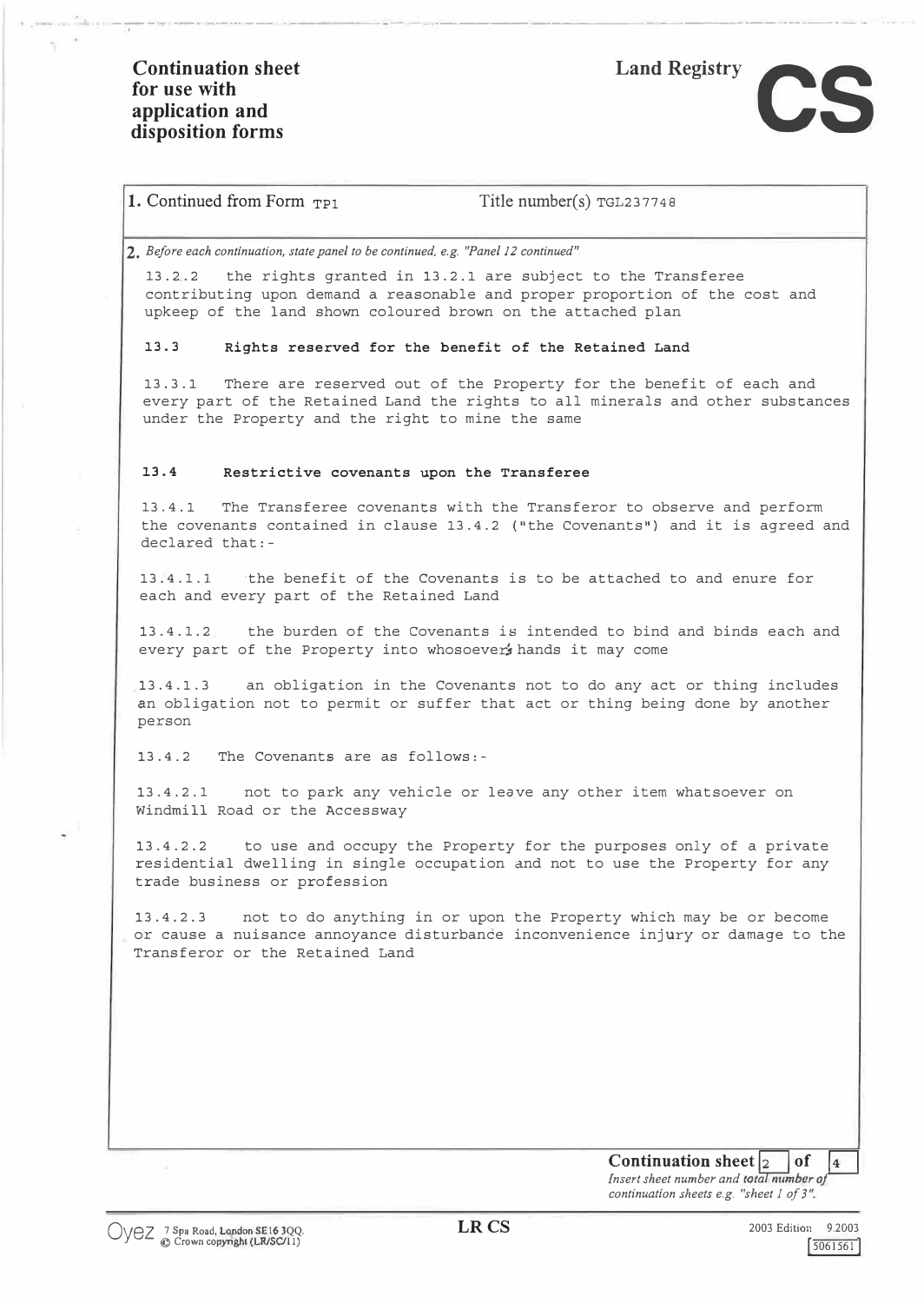.. -----------



### 1. Continued from Form TP1 Title number(s) TGL237748

**2.** *Before each continuation, state panel to be continued, e.g. "Panel 12 continued".*

13.4.2.4 not to hold or permit to be held on the Property any sale by auction

13.4.2.5 not to display any plate placard sign advertisement or board of any kind whatsoever on the Property so as to be visible from the Retained Land save for a single unobstrusive "For Sale" or "To Let" board of modest proportions

13.4.2.6 to keep the hedges and other boundary features of the Property in good repair and properly cultivated and to cut back and trim in accordance with the principles of good husbandry the inside of the said hedges trees and other boundary features up to the boundary line and the tops of the hedges up to the mid-point thereof

13.4.2.7 to repair and keep in repair the drains, sanitary apparatus, water, electrical and gas pipes, conduits and apparatus so far as they serve the Property and any other property on the Retained Land

13.4.2.8 not to make any material alterations or additions to the exterior of the buildings which are now erected on the Property or to erect any new buildings or structure, aerial or mast of any type thereon without the previous consent in writing of the Transferor (such consent not to be unreasonably withheld or delayed)

#### **13.5 Positive Covenants by the Transferee**

13.5.1 The Transferee covenants with the Transferor that the Transferee will observe and perform the covenants and conditions contained or referred to in the Property, Proprietorship and Charges Registers of Title Number TGL237748 insofar as they relate to the Property and will indemnify and keep the Transferor indemnified against all actions proceedings damages costs claims and expenses which may be suffered or incurred by the Transferor in respect of any future breach or non-observance of those covenants and conditions

#### **13.6 Agreements and Declarations**

13.6 It is hereby agreed and declared as follows:-

13.6.1 This Transfer is made pursuant to and for the purposes of Section 8 of the Leasehold Reform Act 1967

13.6.2 The privet hedge dividing the Property from the adjoining Windmill compound on the north east boundary shall be the responsibility of the Transferee

> **Continuation sheet**  $\begin{bmatrix} 3 \\ 1 \end{bmatrix}$  of  $\begin{bmatrix} 4 \\ 4 \end{bmatrix}$ *Insert sheet number and total number of*

*continuation sheets e.g. "sheet 1 of 3"*